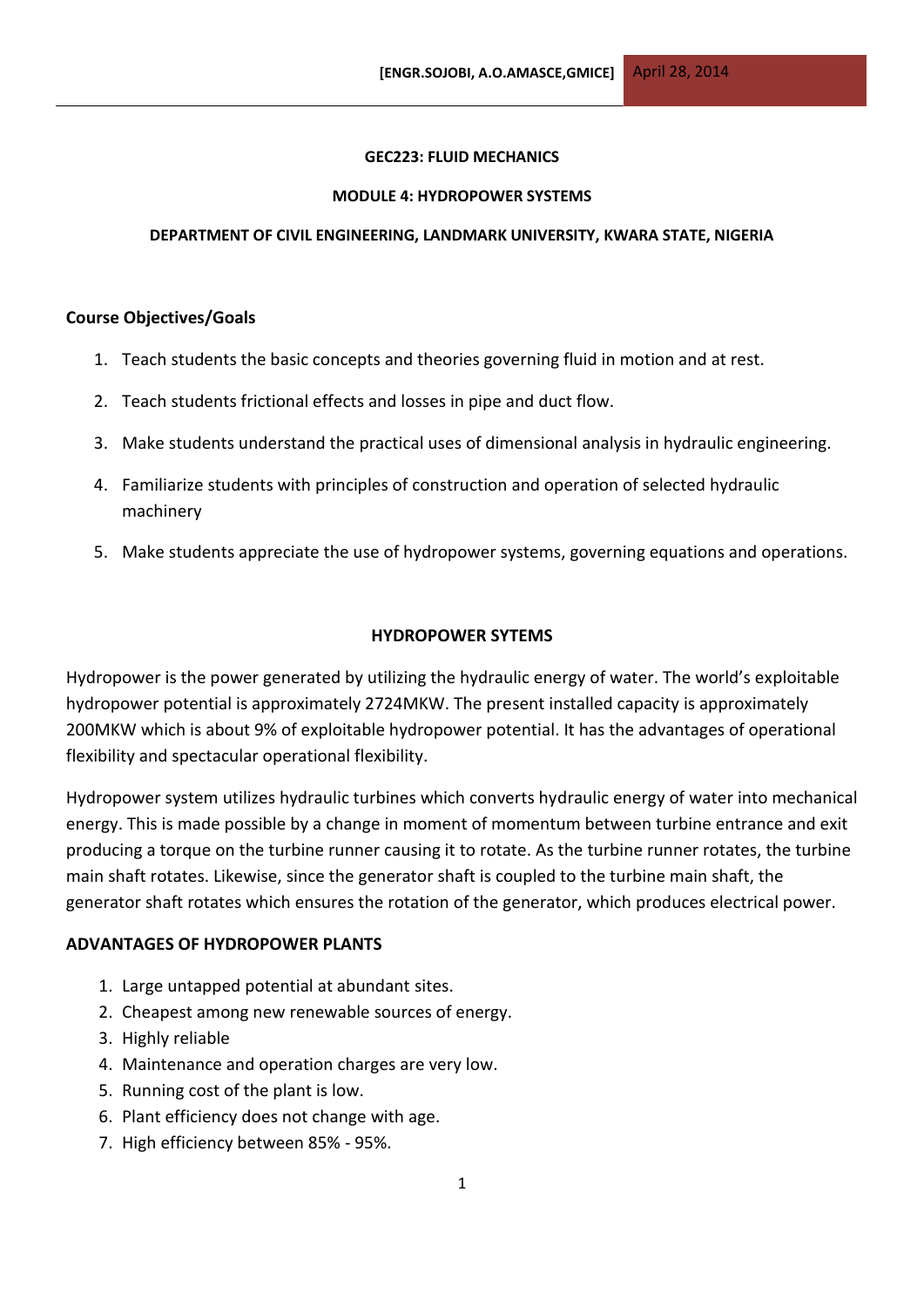- 8. Less supervising staff is required.
- 9. Less pollution.
- 10. Long project life between 100-125 years
- 11. Capability of multiple uses such as irrigation and flood control.
- 12. Machines used in hydro-electric plants are more robust and run at low speeds between 300- 400r.p.m.
- 13. No fuel charges
- 14. Minimum transmission and distribution losses.

# **DISADVANTAGES OF HYDROPOWER PLANTS**

- 1. Initial cost of the plant is very high.
- 2. Long gestation period between project initiation and implementation.
- 3. Require long transmission lines which generate some losses.
- 4. Highly dependent on quantity of available water.

# **MAJOR OBSTACLES TO UTILIZATION OF HYDROPOWER RESOURCES**

- 1. Large investments
- 2. Long gestation period
- 3. Increased cost of power transmission

# **LOCATION OF HYDROPOWER PLANTS**

- 1. Rivers
- 2. Canals and river falls
- 3. Seas/ocean

# **FACTORS TO CONSIDER IN LOCATION OF HYDROPOWER PLANTS**

- 1. Site data assessment
- 2. Hydropower design and engineering
- 3. Economic feasibility analysis and finance services
- 4. Procurement of land and site development
- 5. Civil and electrical works associated with hydropower systems
- 6. Complete infrastructure for development of hydropower system
- 7. Establishment of sub-stations
- 8. Operation and maintenance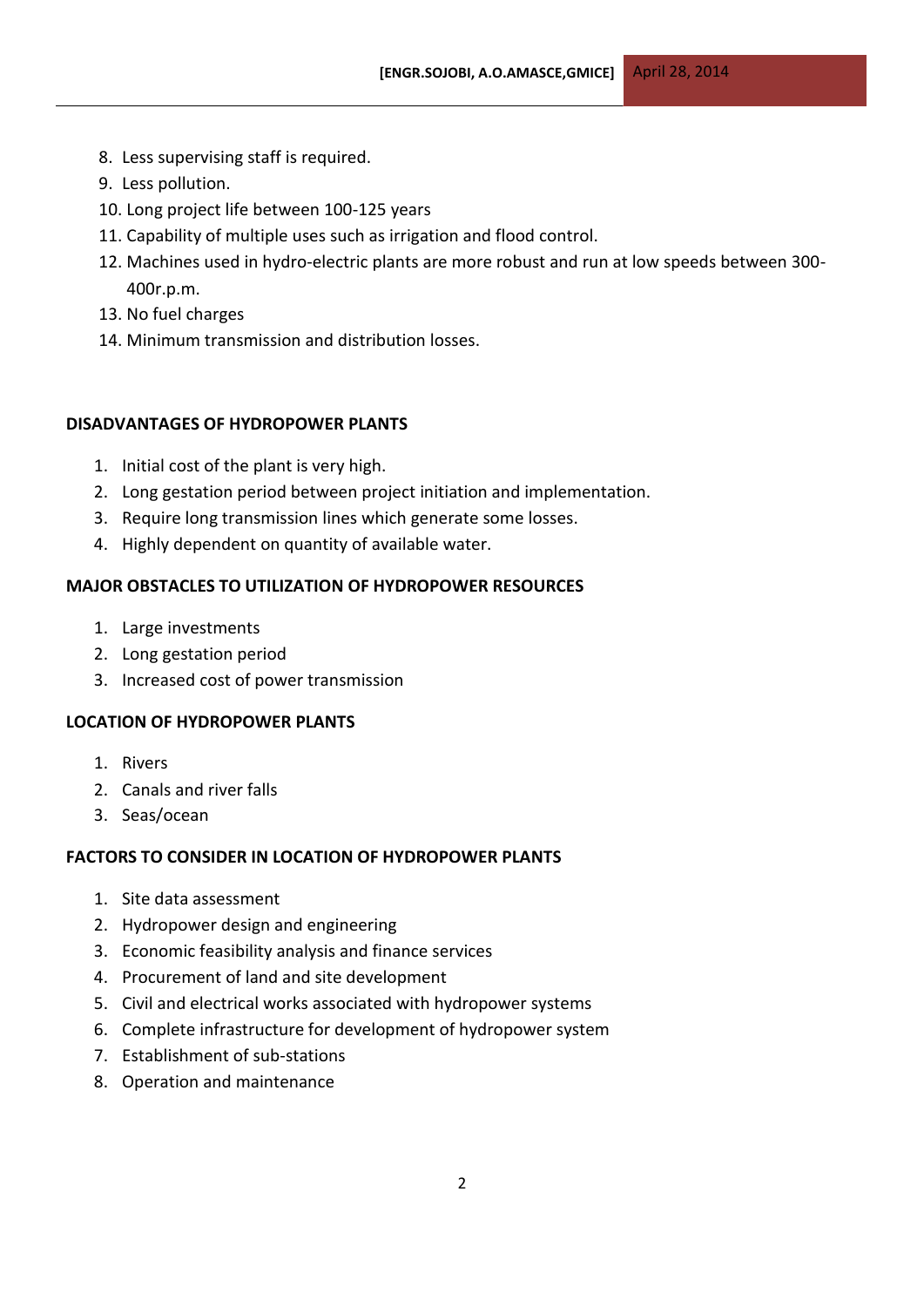| S/N            | <b>COMPONENT</b>          | <b>AVERAGE LIFE</b> |
|----------------|---------------------------|---------------------|
| $\mathbf{1}$   | Reservoirs                | 70-80               |
| $\overline{2}$ | Dams                      |                     |
|                | (i) Earthen, concrete     | 150                 |
|                | (ii)Loose rock            | 60                  |
| $\overline{3}$ | Waterways                 |                     |
|                | (i) Canals, tunnels       | 50-100              |
|                | (ii) Penstocks            |                     |
|                | (a) Steel                 | 40-50               |
|                | (b) Concrete              | $25 - 50$           |
| $\overline{4}$ | Power house and equipment |                     |
|                | (i) Building              | $35 - 50$           |
|                | (ii) Generators           | 25                  |
|                | (iii) Transformers        | 30                  |
|                | (iv) Turbines (hydraulic) | 5                   |
|                | (v) Pumps                 | $20 - 25$           |

# **COMPONENTS OF HYDROPOWER SYSTEM AND THEIR AVERAGE LIVES**

## **HYDROPLANT CONTROLS**

- 1. Hydraulic controls
- 2. Machine controls-starting and stopping
- 3. Machine controls-loading and frequency
- 4. Voltage control of generator and system
- 5. Machine protection

### **COST CONSIDERATIONS FOR HYDROPOWER PLANT**

- 1. Cost of land
- 2. Cost of highway required for the construction work
- 3. Cost of construction
- 4. Cost of engineering supervision of project
- 5. Cost of building
- 6. Cost of equipment
- 7. Cost of equipment used for power transmission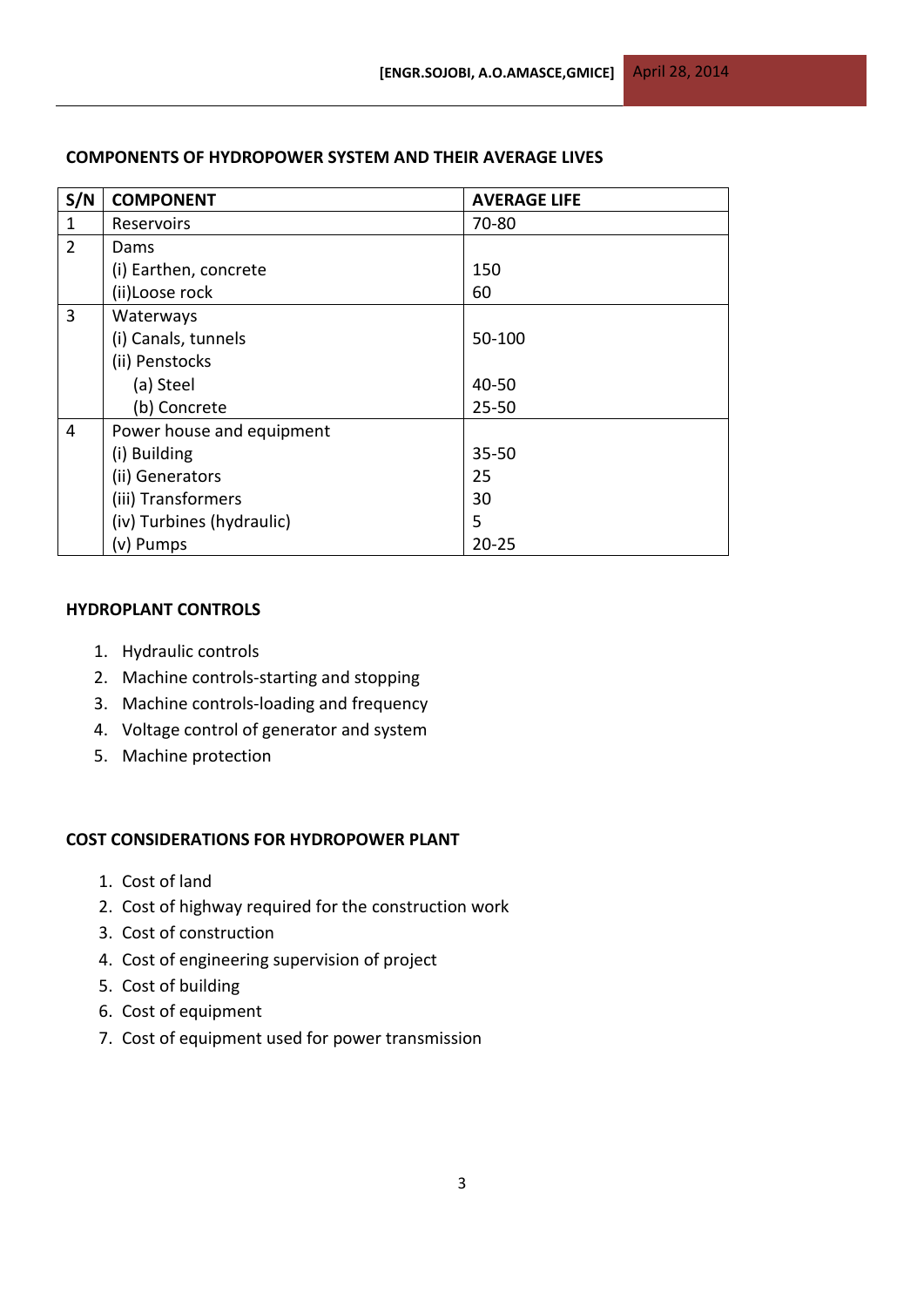## **CLASSIFICATION OF HYDROPOWER PLANTS**

- A. Based on storage characteristics
	- 1. Run-of river plants
	- 2. Storage/reservoir plants
	- 3. Pumped-storage plants
	- 4. Tidal plants
- B. Based on load characteristics
	- 1. Base-load plant
	- 2. Peak-load plant
- C. Based on head
	- 1. Low-head plants
	- 2. Medium-head plants
	- 3. High-head plants
- D. Based on plant capacity
	- 1. Micro-capacity plants
	- 2. Medium-capacity plants
	- 3. High-capacity plants
	- 4. Super-capacity plants
- E. Base on type of fall
	- 1. Concentrated fall plant
	- 2. Divided fall plant

## **A. STORAGE CLASSIFICATION**

#### (1)RUN-OF-RIVER PLANTS

These are located on perennial rivers with adequate water discharges all seasons. It makes use of pondage created upstream using weirs to store water which are utilized during off-peak hours.

#### (2) STORAGE PLANTS

These are constructed on non-perennial rivers. They utilize large reservoirs which are created by dams constructed the river. The reservoir carries over storage from rainy season to dry season.

(3) PUMPED-STORAGE PLANTS: The water used in generating electrical power is pumped back. They generate power only during peak-load period. Pumps are run with secondary power available from some other plants in the system. They provide additional capacity to meet peak demand.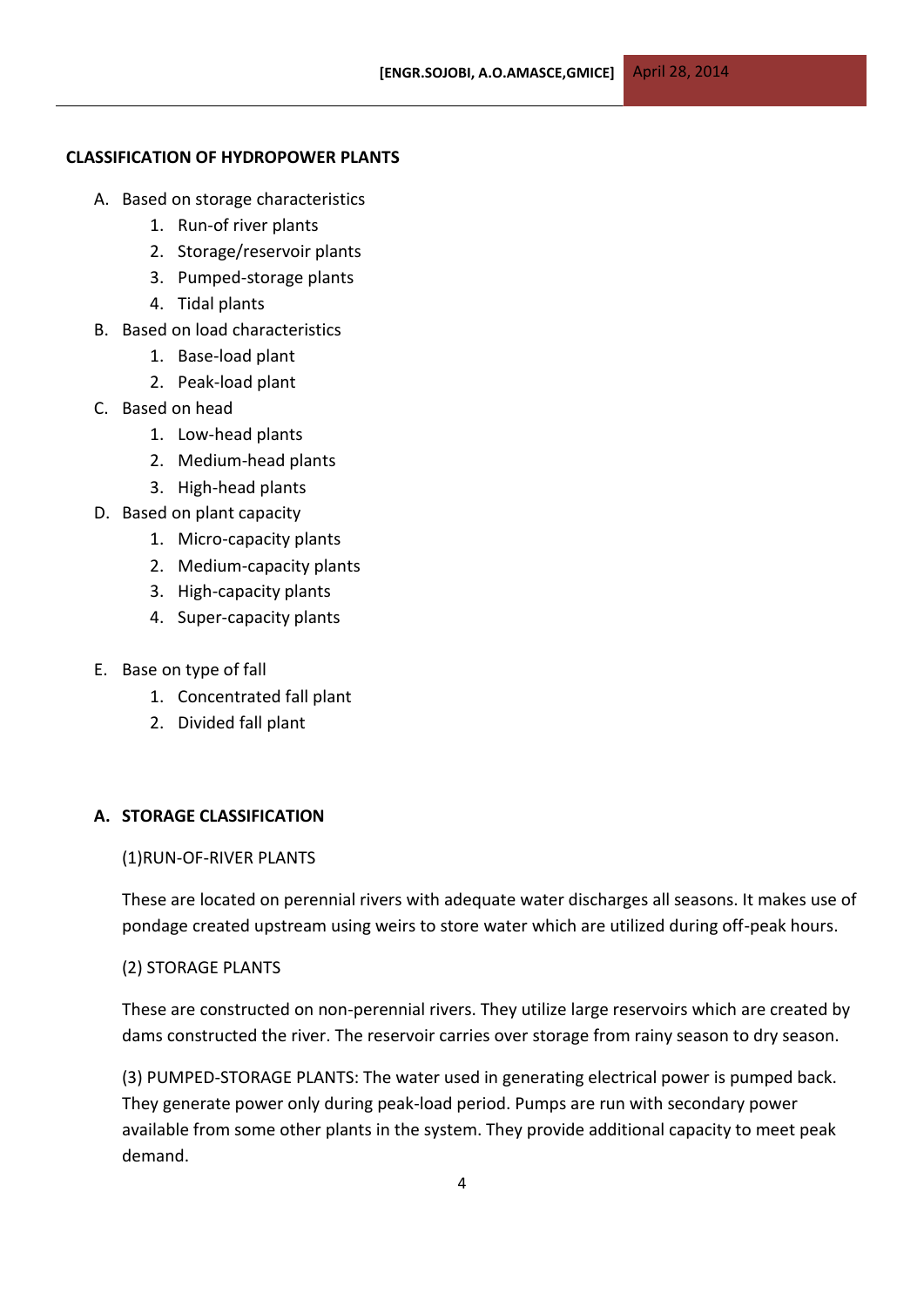## (4) TIDAL PLANTS

They utilize high tides at sea for generation of power. They are used where tidal range is high e.g. at La Rance power plant in France where tidal range is approximately 1m.

## **B. LOAD CLASSIFICATION**

- 1. BASE-LOAD PLANTS-Takes care of base load of the power system
- 2. PEAK-LOAD PLANT- Takes care of peak load of the power system

## **C. HEAD CLASSIFICATION**

- 1. LOWER-HEAD PLANT- Operating head between 0-30m e.g. run-of-river plant and Kaplan turbines usually used.
- 2. MEDIUM-HEAD PLANT- Operating head between 30-250m. e.g. Francis turbine, which could either be low-range of medium head or high-range of medium-head.
- 3. HIGH-HEAD PLANT-Operating head greater than 250. The power plant is located at the toe of the dam. Storage plants are usually used. Examples include pelton turbines, axial flow and mixed-flow turbines.

## **D. PLANT-CAPACITY CLASSIFICATION**

- 1. Micro-capacity plants-Capacity <5MW
- 2. Medium-capacity plants- Capacity between 5MW-100MW
- 3. High-capacity plants- Capacity between 101MW-1000MW
- 4. Super-capacity plants- Capacity >1000MW

### **E. FALL CLASSIFICATION**

- 1. Concentrated-fall plant- Power house located close to dam or weir to utilize entire head created.
- 2. Divided-fall plants- Located at considerable distance from the dam or weir on the downstream utilizing steep fall available in the ground surface.